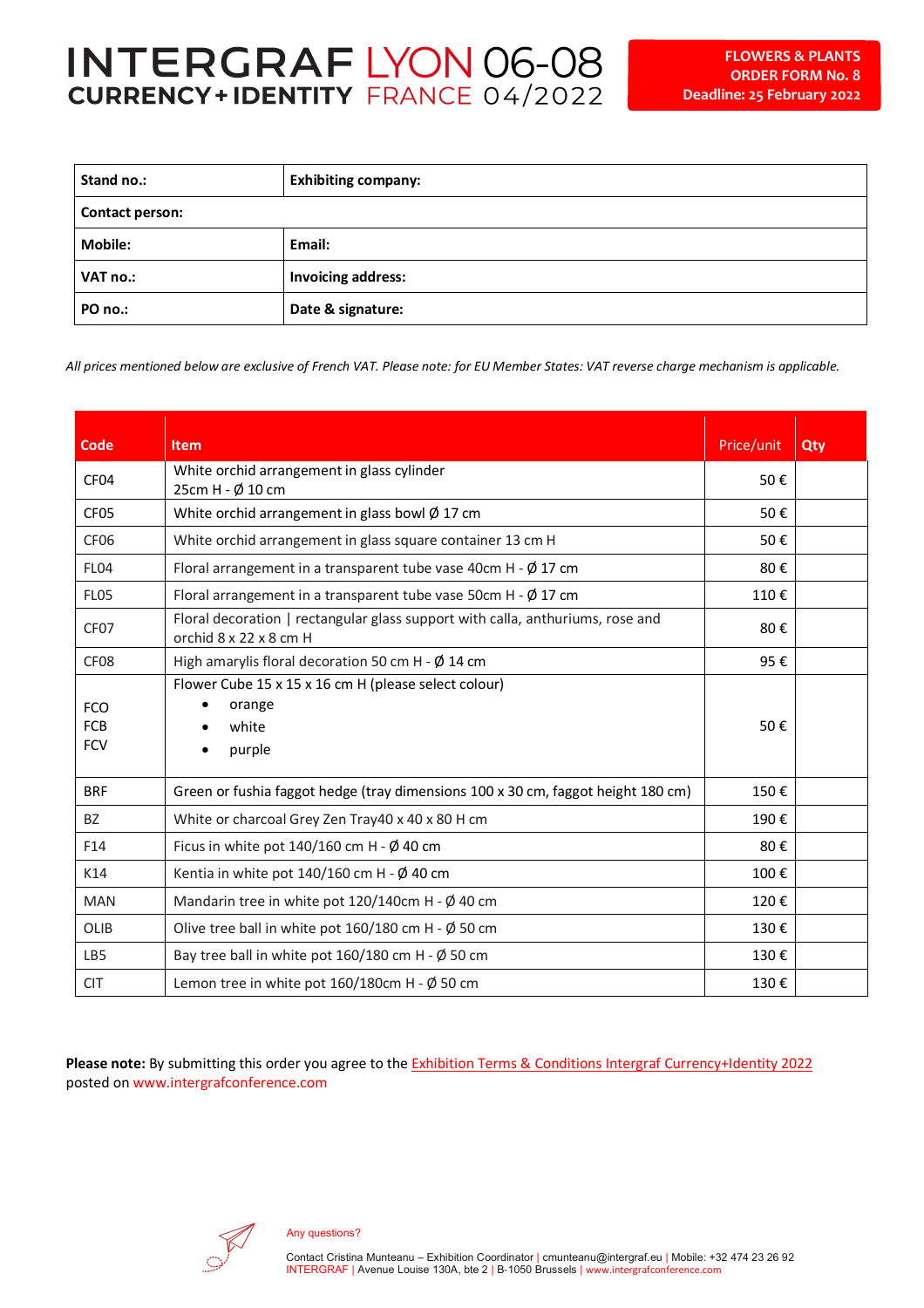

Nos compositions et orchidées pour habiller votre comptoir ou votre table d'exposition.

Our compositions and orchids to dress your counter or your display table.



FL05 | COMPOSITION FLORALE DANS UN VASE TUBE TRANSPARENT H 50 CM FL05 I FLORAL ARRANGEMENT IN A TRANSPARENT TUBE VASE 50 CM H



FCB | FLOWER CUBE BLANC FCB | WHITE FLOWER CUBE



CF05 | ORCHIDÉE BLANCHE DANS AQUARIUM EN VERRE ø 17 CM CF05 | WHITE ORCHID ARRANGEMENT IN GLASS BOWL ø 17 CM



CF07 | COMPOSITION FLORALE CF07 | FLORAL DECORATION